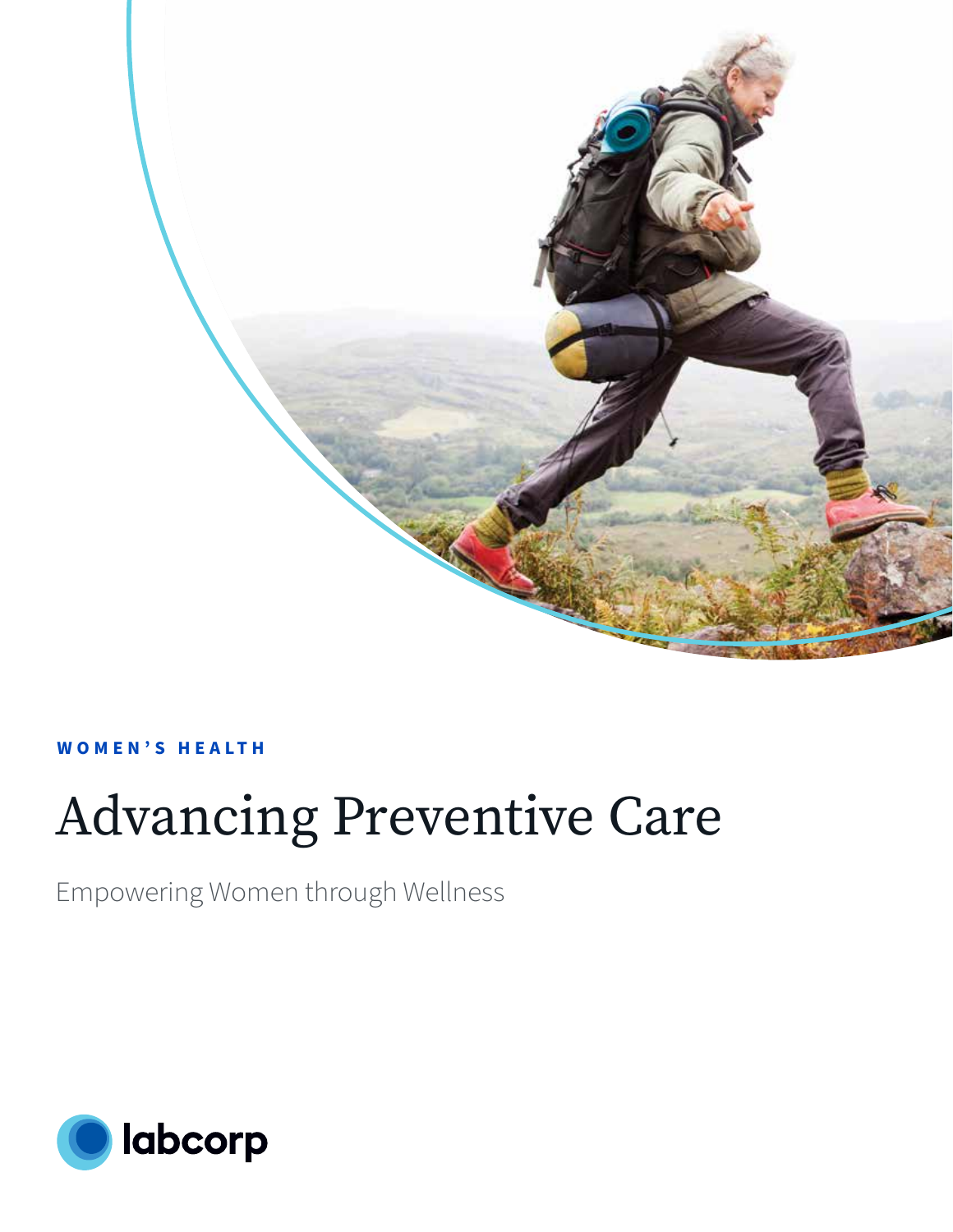## Labcorp Women's Health

Managing patients in today's ever-changing world has many challenges. Helping your patients to understand their health and maintain wellness shouldn't be one of them.

That's why we're here. Because empowering your patients to understand the value of preventive care and the benefit of wellness testing is as important to us as it is to you.

Labcorp is all about women's health and empowering women through wellness. For more than 50 years, Labcorp has been a leading global life sciences company that is deeply integrated in women's health and helping women to achieve and maintain wellness.

Labcorp offers tools to assist you with your telemedicine strategies. The Telemedicine Toolkit provides online access to virtual healthcare resources for you and your patients – videos, scheduling, literature, and more – in an effective, safe, and virtually-supported manner. Visit **www.Labcorp.com/telemedicine-toolkit.**

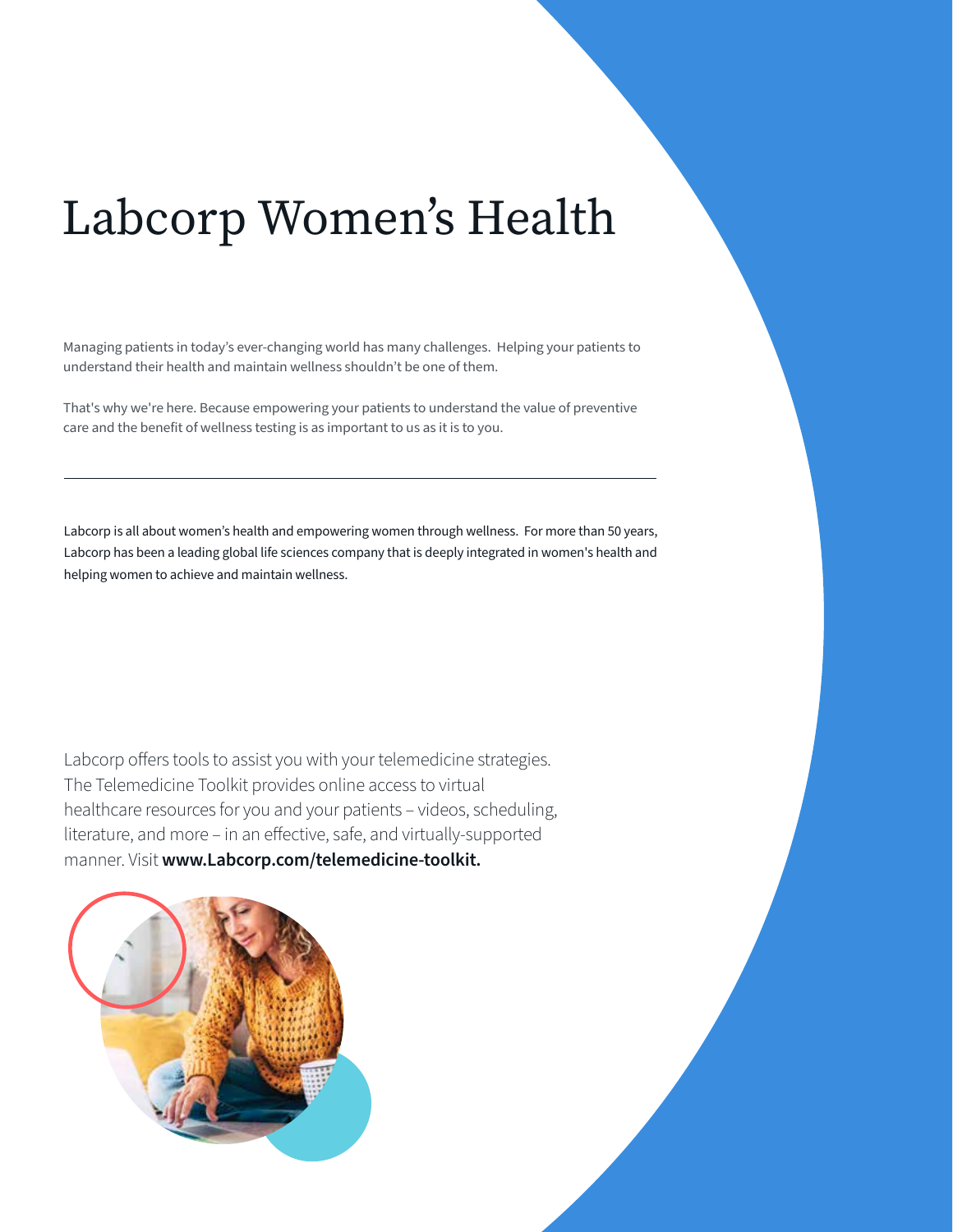# We are your source for advancing health.

Labcorp offers a wide range of tools and services that help streamline your workflow, saving time and energy, so you can focus on your patients.

#### **Patient Education Program**

- **Patient literature –** Resources available to help educate patients on various women's health topics
- **Genetic education videos –** Pre- and post-test videos that explain genetic testing options and help patients to understand their results
- **Patient counseling reports -** Assist when discussing patients' results and treatment options
- **BRCAssure Reports –** Guide to understanding results following hereditary cancer testing

#### **Services of convenience and simplicity**

- **Nearly 2,000 patient service centers** For convenient access to a wide range of specimen collection sites including inside select Walgreens locations.
- **Cost Estimator–** Customized estimates enabled across the Labcorp Patient Service Center network and Labcorp in-office phlebotomists. In addition, for select genetic testing, patients can obtain cost estimates online.
- **Genetic counseling** Broad range of services that educate patients on genetic risks, testing options, and the implications of test results, helping patients make informed and thoughtful genetic health care
- **Extensive in-network status** We are in network with most major health plans (including many with plans, helping your patients save on out-of-pocket costs.

#### **Connectivity to suit the needs of your practice and patients**

- **Electronic Medical Records connectivity –** Interfaces with more than 600 EMR providers to help your
- **Labcorp Link™ e-Services –** An online gateway to order, view, share, manage and analyze lab results anytime, anywhere, allowing you to spend less time on administrative tasks and more on patient care.
- **Labcorp Patient Portal, Labcorp Patient™ Mobile App and Express Check-in –** Allow patients to easily access lab results, schedule phlebotomy appointments, and check-in online.

#### **Support for your Value-based Care initiatives**

• **We can help you meet quality and cost metrics required by health plans.**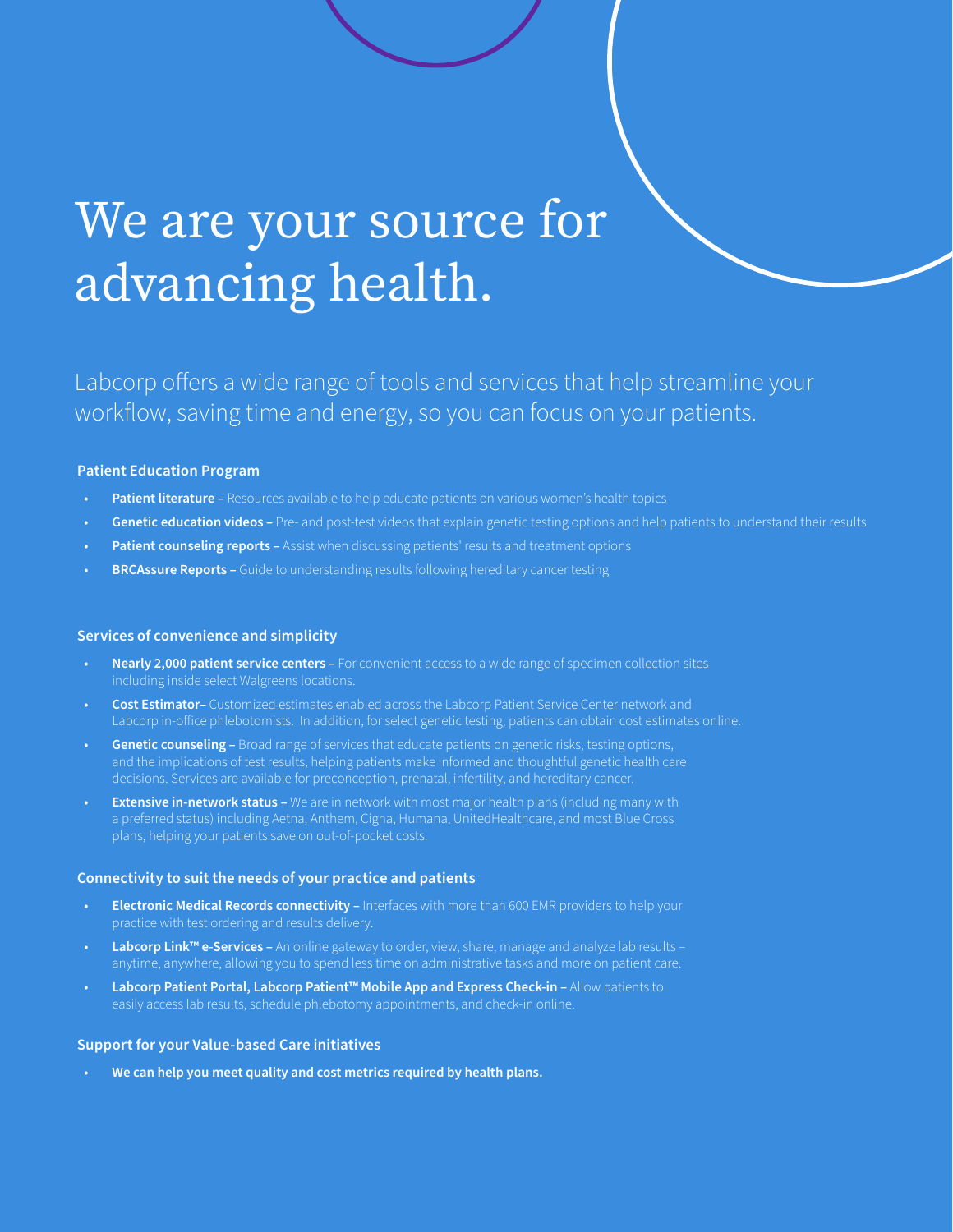## Wellness at Every Age

Based on current guidelines

## **AGE: 13-18**

#### **Periodic Screening**

- **Chlamydia and gonorrhea1,5:** Annual screening age 13-24 annually
- Human immunodeficiency virus (HIV)<sup>1,5</sup>: Age 15-18: Test at least once retest annually if increased risk
- **Hepatitis B screening1:** If pregnant
- **Lipid screening**1: Age 18-21 once during interval
- Syphilis testing<sup>1,7</sup>: If pregnant

#### Screening if at Increased Risk

- Diabetes testing: with previous gestational diabetes, every 3 years for at least 10 years after pregnancy<sup>1</sup>
- Hepatitis B screening<sup>1</sup>
- Syphilis testing<sup>1,7</sup>
- Tuberculosis testing<sup>1</sup>

#### **Periodic Screening**

**AGE: 19-35**

- **Cervical cytology1,3: Age 21-29:** Screen every 3 years cytology alone **Age 30 to 65:** Screen every 3 years with cytology alone, every 5 years with high-risk HPV testing alone, or co-testing every 5 years
- **Chlamydia and Gonorrhea1,5:** Age 24 years and younger: Annual screening sexually active<sup>1,5</sup> Age 25 and older: Annual screening if at increased risk
- **Genetic testing/counseling:** SMA, CF and screening for thalassemias and hemoglobinopathies should be offered in women considering pregnancy and who are pregnant<sup>4</sup>
- **Human immunodeficiency virus (HIV)1,5:** Age 13-65: Test at least once during lifetime; at least once a year if at increased risk
- **Hepatitis C screening:** One-time screening for asymptomatic adults ages 18-79 (repeat screening for high risk)<sup>1</sup>
- **Hepatitis B screening1:** If pregnant
- **Lipid screening**1: Age 18-21 once during interval
- Syphilis testing<sup>1,7</sup>: If pregnant

#### Screening if at Increased Risk

- Diabetes testing: with previous gestational diabetes, every 3 years for at least 10 years after pregnancy<sup>1</sup>
- Periodic assessment and genetic counseling/genetic testing for women with a personal or family history of breast, ovarian, tubal, or peritoneal cancer or who have relative(s) with a cancer susceptibility gene mutation $1$
- Syphilis testing<sup>1,7</sup>
- Thyroid Stimulating hormone in symptomatic women<sup>6</sup>
- Tuberculosis testing<sup>1</sup>
- Hepatitis B screening<sup>1</sup>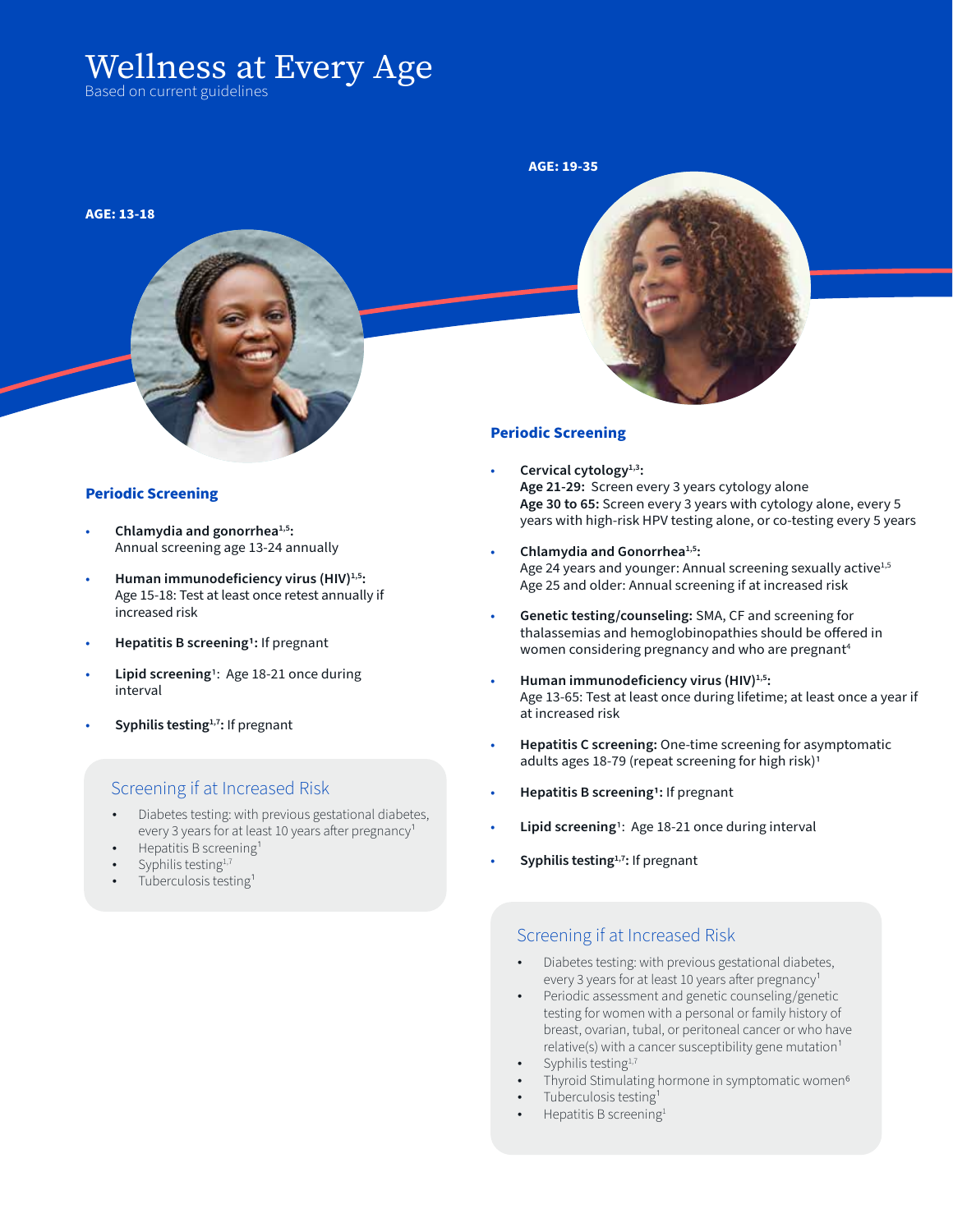Current published medical guidelines for annual wellness exams provide screening and testing recommendations based on age and risk factors, and serve as a framework of care for women. The recommendations can act as a guide for health care providers, but can be adapted as necessary to meet the needs of your patients.

#### **AGE: 40-64**



#### **Periodic Screening**

- **Colorectal cancer screening beginning at age 501** African American women and those with a family history of colorectal cancer may consider screening at an earlier age
- **Cervical cytology1,3:** Age 30-65: Screen every 3 years with cytology alone, every 5 years with high-risk HPV testing alone, or co-testing every 5 years
- **Lipid screening: every 5 years<sup>1</sup>**
- **Diabetes testing:** If overweight or obese every 3 years1
- **Genetic testing/counseling:** SMA, CF and screening for thalassemias and hemoglobinopathies should be offered in women considering pregnancy and who are pregnant<sup>4</sup>
- **Hepatitis C screening:** at least once for ages 18-79 (repeat screening for high risk)1
- **Human immunodeficiency virus (HIV) 1,5:** Age 13-65: Test at least once during lifetime; at least once a year if at increased risk
- **Chlamydia and Gonorrhea1,5**: Annual screening if at increased risk
- **Hepatitis B screening1:** If pregnant
- Syphilis testing<sup>1,7</sup>: If pregnant

#### Screening if at Increased Risk

- Diabetes testing: with previous gestational diabetes, every 3 years for at least 10 years after pregnancy<sup>1</sup>
- Periodic assessment and genetic counseling/genetic testing for women with a personal or family history of breast, ovarian, tubal, or peritoneal cancer or who have  $relative(s)$  with a cancer susceptibility gene mutation<sup>1</sup>
- Syphilis testing<sup>1,7</sup>
- Thyroid Stimulating Hormone in symptomatic women<sup>6</sup>
- Tuberculosis testing<sup>1</sup>
- Hepatitis B screening<sup>1</sup>

#### **Periodic Screening**

**AGE: 65+**

ACOG recommends routine screening to stop at age 75

- **Colorectal cancer screening up to age 75 and**  then 76-85: based on patient's overall health<sup>1,2,3</sup>
- Cervical cytology<sup>1,3</sup>: **Age 30-65:** Screen every 3 years with cytology alone, every 5 years with high-risk HPV testing alone, or co-testing every 5 years **Age 66 and older -** Discontinue in women with evidence of adequate prior screening3
- **Lipid screening:** once every 5 years up to 75 years of age1
- **Diabetes testing**: if overweight or obese every 3 years1
- **Hepatitis C screening:** at least once for ages 18-79 (repeat screening for high risk)1
- **Chlamydia and Gonorrhea1,5:** Annual screening if at increased risk

#### Screening if at Increased Risk

- Periodic assessment and genetic counseling/genetic testing for women with a personal or family history of breast, ovarian, tubal, or peritoneal cancer or who have relative(s) with a cancer susceptibility gene mutation $1$
- Human immunodeficiency virus (HIV)<sup>1,2,5</sup>
- Syphilis testing<sup>1,7</sup>
- Thyroid Stimulating Hormone in symptomatic women<sup>6</sup>
- Tuberculosis testing<sup>1</sup>
- Hepatitis B screening<sup>1</sup>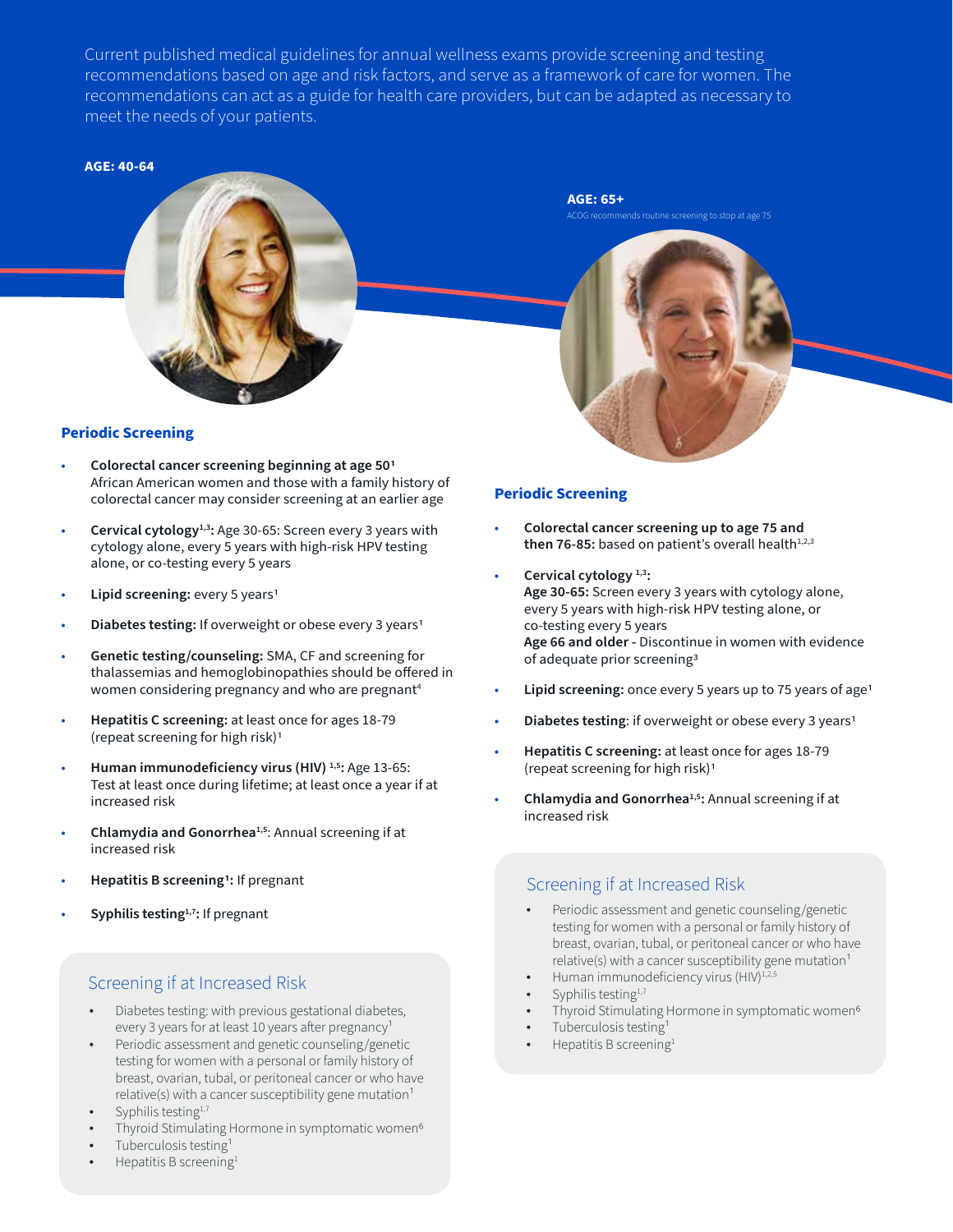## Common Wellness Tests for Women

| <b>Test Name</b>                                                                                                                                     | Test No. |
|------------------------------------------------------------------------------------------------------------------------------------------------------|----------|
| <b>General Wellness</b>                                                                                                                              |          |
| Metabolic Panel (14), Comprehensive                                                                                                                  | 322000   |
| Metabolic Panel (8), Basic                                                                                                                           | 322758   |
| Complete Blood Count (CBC) With Differential                                                                                                         | 005009   |
| Urinalysis, complete with Microscopic Examination with Reflex to Urine Culture, Routine                                                              | 377036   |
| Urine Culture, Routine                                                                                                                               | 008847   |
| Cervical Cytology (ThinPrep® Only)                                                                                                                   |          |
| Gynecologic Pap Test-Age-based Guideline for Cervical Cancer (Aptima®) and STDs                                                                      | 193060   |
| Gynecologic Pap Test-Age-based Guideline for Cervical Cancer (Aptima®)                                                                               | 193065   |
| Gynecologic Pap Test-Age-based Guideline for Cervical Cancer (Aptima®) Plus Chlamydia/Gonococcus                                                     | 193070   |
| Gynecologic Pap Test-Age-based Guideline for Cervical Cancer (Aptima®) Plus Chlamydia/Gonococcus/Trichomonas                                         | 193075   |
| Gynecologic Pap Test (Image-guided), Liquid-based Preparation and Human Papillomavirus (HPV) (Aptima®) With Reflex to<br>HPV Genotypes 16 and 18, 45 | 199305   |
| Gynecologic Pap Test (Image-guided), Liquid-based Preparation With Reflex to Human Papillomavirus (HPV) (Aptima®)<br>When ASC-U                      | 199300   |
| Cardiovascular                                                                                                                                       |          |
| Lipid Panel                                                                                                                                          | 303756   |
| Lipid Panel With LDL: HDL Ratio                                                                                                                      | 235010   |
| Lipid Panel With Total Cholesterol: HDL Ratio                                                                                                        | 221010   |
| Cancer                                                                                                                                               |          |
| Occult Blood, Fecal, Immunoassay                                                                                                                     | 182949   |
| BRCAssure®: BRCA1 and BRCA2 Comprehensive Analysis                                                                                                   | 485030   |
| VistaSeq Hereditary Cancer Panel                                                                                                                     | 481220   |
| VistaSeq® High / Moderate Risk Breast Cancer Panel                                                                                                   | 481452   |
| VistaSeq® GYN Cancer Panel                                                                                                                           | 481330   |
| VistaSeq® Breast Cancer Panel                                                                                                                        | 481319   |
| VistaSeq® Breast and GYN Cancer Panel                                                                                                                | 481341   |



Labcorp offers a comprehensive test menu that supports the continuum of care for women and wellness.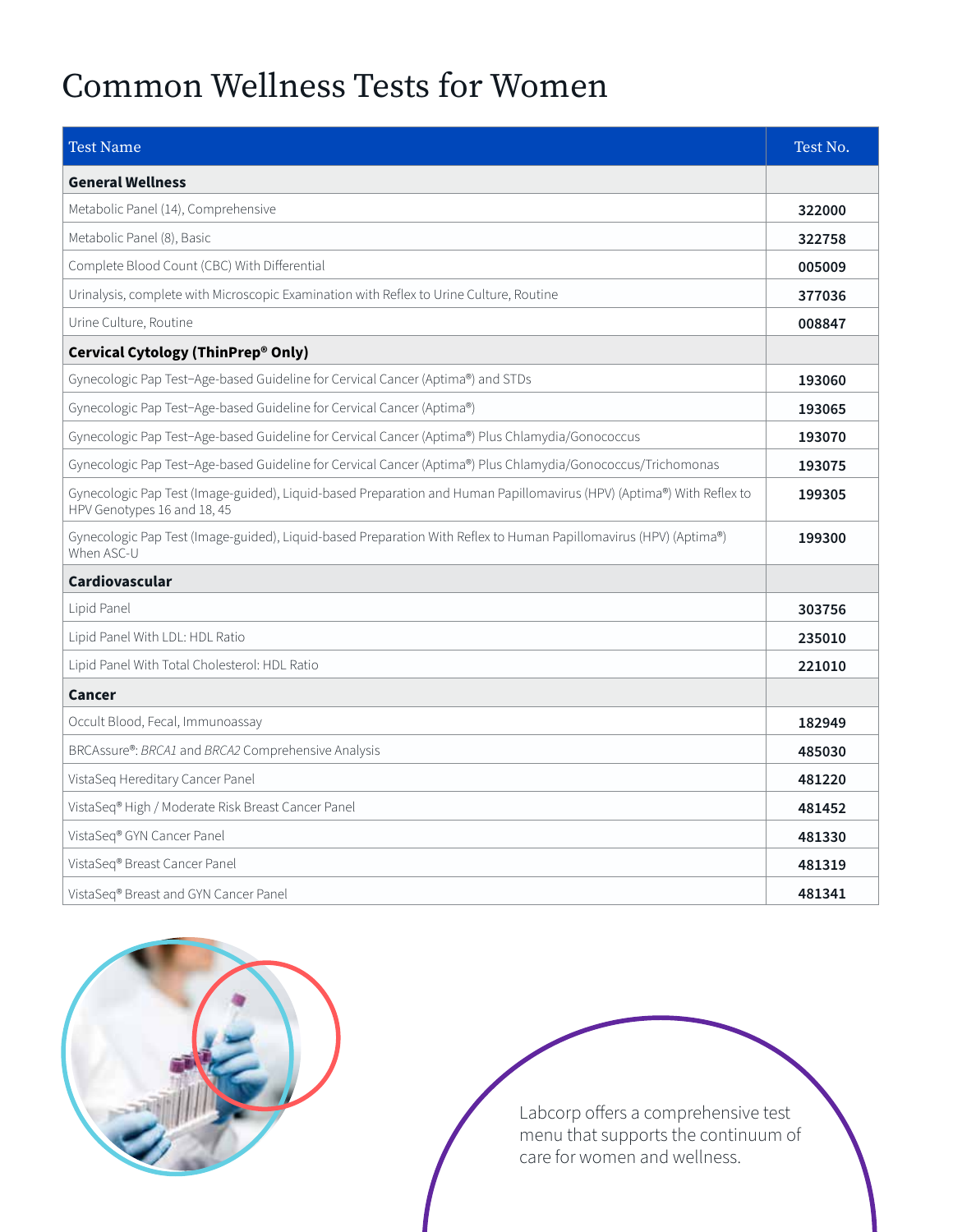| <b>Test Name</b>                                                           | Test No. |
|----------------------------------------------------------------------------|----------|
| Diabetes with/without hypertension                                         |          |
| Hemoglobin (Hb) A1c                                                        | 001453   |
| Hemoglobin (Hb) A1c With eAG                                               | 102525   |
| Kidney Profile (Urine Albumen/creatinine ratio + eGFR)                     | 140301   |
| Kidney Profile Plus Metabolic Panel (8), Basic                             | 140302   |
| Kidney Profile Plus Metabolic Panel (14), Comprehensive                    | 140303   |
| Cardiorenal-Glycemia Status Profile (fasting not required)                 | 245292   |
| <b>Infectious Disease</b>                                                  |          |
| Hepatitis B Surface Antigen (HBsAg) Screen, Qualitative                    | 006510   |
| Hepatitis Panel, Acute                                                     | 322744   |
| Hepatitis B Surface Antibody, Qualitative                                  | 006395   |
| Hepatitis C Virus (HCV) Antibody With Reflex to Quantitative Real-time PCR | 144050   |
| HIV Antigen / Antibody Combo With Reflex to Confirmation                   | 083935   |
| QuantiFERON®-TB Gold Plus                                                  | 182879   |
| <b>Pre-pregnancy</b>                                                       |          |
| Inheritest® Core Panel                                                     | 451964   |
| Inheritest® Carrier Screen, Society-guided Panel (14 Genes)                | 451960   |
| Inheritest® Carrier Screen, Comprehensive Panel (144 Genes)                | 451950   |
| Inheritest® 500 PLUS Panel                                                 | 630049   |
| <b>STI Profiles</b>                                                        |          |
| Chlamydia / Gonococcus, NAA                                                | 183194   |
| Treponema pallidum (Syphilis) Screening Cascade                            | 082345   |
| Chlamydia / Gonococcus / Mycoplasma genitalium, NAA, Swab                  | 180082   |
| Chlamydia / Gonococcus / Mycoplasma genitalium, NAA, Urine                 | 180049   |
| <b>Thyroid</b>                                                             |          |
| Thyroid-stimulating Hormone (TSH)                                          | 004259   |
| Thyroid-stimulating Hormone (TSH) and Free T4                              | 224576   |

Visit **Labcorp.com** for more information on the tests listed above and to see our complete test menu.